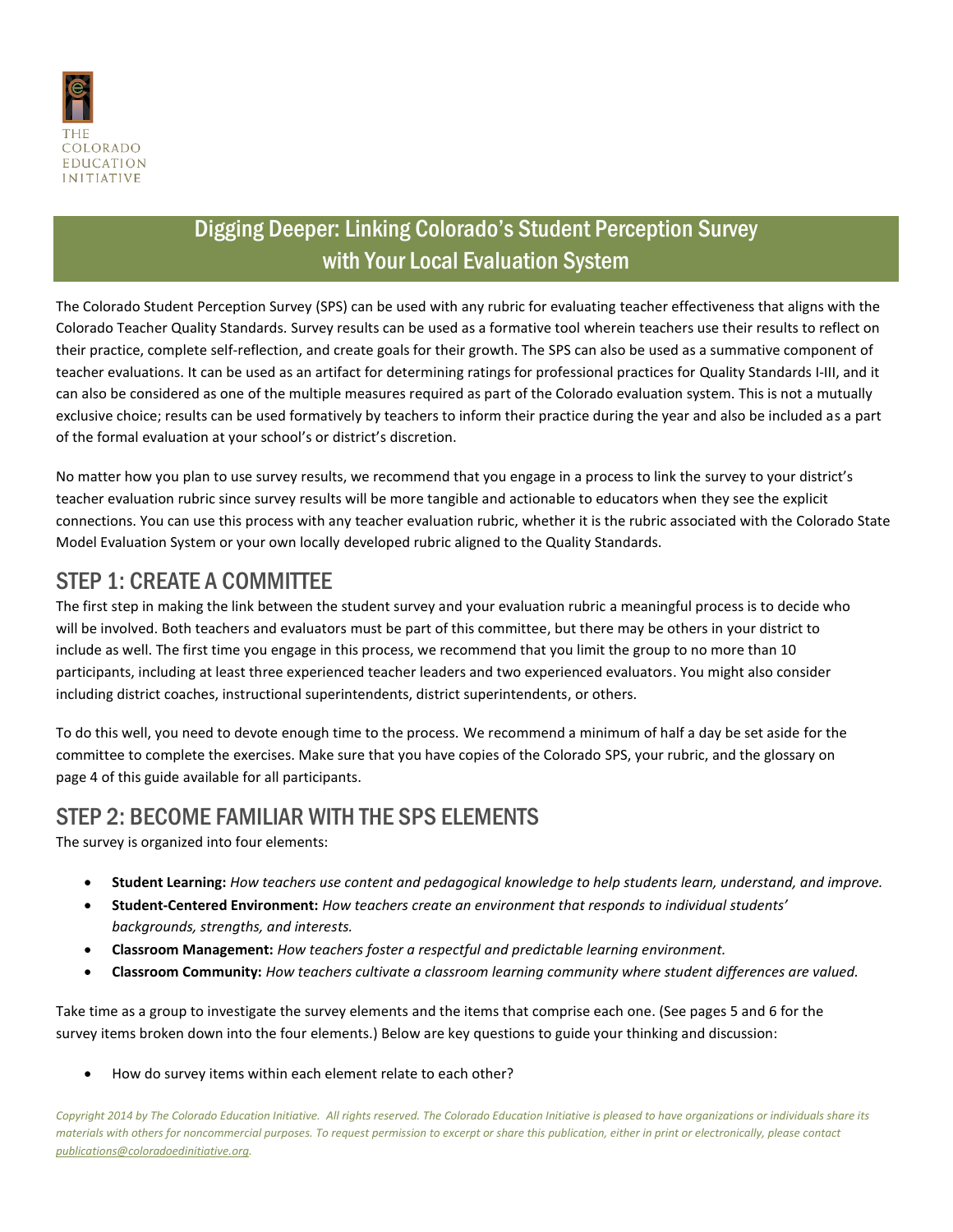- Where do we see overlap between the elements?
- What might we observe in classrooms for each survey element?

# STEP 3: MATCH SURVEY ELEMENTS TO STANDARDS

There are five Quality Standards for teachers' professional practices and a sixth standard for student growth. The SPS primarily relates to Quality Standards I, II, and III, which address content, learning environment, and pedagogy, respectively. If you are using the Colorado State Model Evaluation System, these three standards appear in the same order in the Rubric for Evaluating Colorado Teachers. If you are using your own locally developed system, you should identify where content, learning environment, and pedagogy align with your rubric.

The first SPS element, **Student Learning**, primarily relates to content and pedagogy, or Quality Standards I and III. Through the survey development process, we learned that students experience instruction in a way that blends these two concepts. As such, you will want to explore both of these aspects of teacher practice as you use survey results from this element to identify strengths and inform opportunities for professional growth. **Student Learning** comprises 15 survey items, which is more than any other element.

The remaining three SPS elements—**Student-Centered Environment**, **Classroom Community**, and **Classroom Management** primarily relate to Quality Standard II, as these are all crucial aspects of establishing a safe, inclusive, and respectful learning environment for a diverse population of students. These survey elements capture multiple aspects of classroom climate, from mutual respect and community-building to establishing routines that result in maximizing on-task behavior.

| <b>Survey Element</b>            | <b>Colorado Teacher Quality</b>            | <b>Our Standard(s)</b> |
|----------------------------------|--------------------------------------------|------------------------|
|                                  | Standard(s)                                |                        |
| <b>Student Learning: How</b>     | <b>Quality Standard I: Teachers</b>        |                        |
| teachers use content and         | demonstrate mastery of and                 |                        |
| pedagogical knowledge to         | pedagogical expertise in the content       |                        |
| help students learn,             | they teach.                                |                        |
| understand, and improve.         | <b>Quality Standard III: Teachers plan</b> |                        |
|                                  | and deliver effective instruction and      |                        |
|                                  | create an environment that                 |                        |
|                                  | facilitates learning for their students.   |                        |
| <b>Student-Centered</b>          | <b>Quality Standard II: Teachers</b>       |                        |
| <b>Environment: How teachers</b> | establish a safe, inclusive, and           |                        |
| create an environment that       | respectful learning environment for        |                        |
| responds to individual           | a diverse population of students.          |                        |
| students' backgrounds,           |                                            |                        |
| strengths, and interests.        |                                            |                        |
| <b>Classroom Management: How</b> | <b>Quality Standard II: Teachers</b>       |                        |
| teachers foster a respectful     | establish a safe, inclusive, and           |                        |
| and predictable learning         | respectful learning environment for        |                        |
| environment.                     | a diverse population of students.          |                        |
| <b>Classroom Community: How</b>  | <b>Quality Standard II: Teachers</b>       |                        |
| teachers cultivate a classroom   | establish a safe, inclusive, and           |                        |
| learning community where         | respectful learning environment for        |                        |
| student differences are          | a diverse population of students.          |                        |
| valued.                          |                                            |                        |

If you are using a locally developed system, you can fill in the following chart to map your standards to the Quality Standards: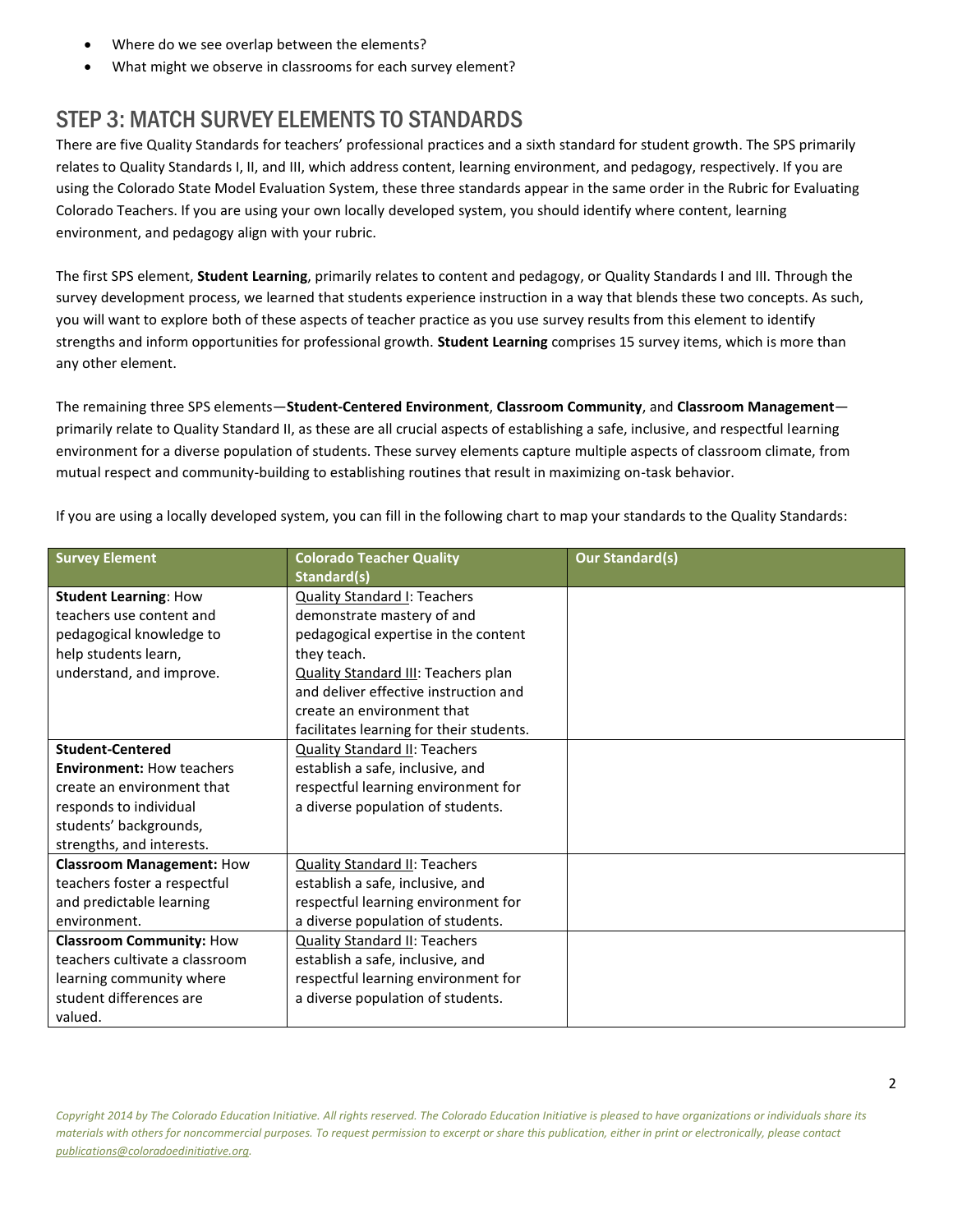## STEP 4: IDENTIFY HOW SURVEY ELEMENTS SUPPORT PROFESSIONAL PRACTICES

Depending on what rubric you are using and how you plan to use survey results, there are many options for identifying how the survey elements map to teachers' professional practices. But no matter what rubric you use, remember that teaching is a complex profession, and some of the survey statements will apply to multiple professional practices. No survey item or rubric component exists in a vacuum, and it is likely that survey items and elements will transcend whatever category you put them in.

Just as the SPS is organized into two levels (element and item), rubrics for evaluating teachers also come in various levels. It will ultimately be up to your school or district to decide how deep into the rubric you would like to go. The most important piece of the process is to ensure that your decisions are transparent and understandable to both educators and evaluators.

In the following examples, the survey is matched to the rubric at various levels. We have used the Rubric for Evaluating Colorado Teachers, which is organized into three distinct levels: standard, element, and professional practices. In Step 3, you matched the survey elements to the standard level, but you may want to go deeper.

| <b>Survey Element</b>                                                               | Level of the<br><b>Colorado Rubric</b> | <b>Example</b>                                                                                                                                                                                                                                                                                                                      |
|-------------------------------------------------------------------------------------|----------------------------------------|-------------------------------------------------------------------------------------------------------------------------------------------------------------------------------------------------------------------------------------------------------------------------------------------------------------------------------------|
| <b>Classroom Management:</b><br>How teachers foster a<br>respectful and predictable | Element                                | 2F: Teachers create a learning environment characterized by<br>acceptable student behavior, efficient use of time, and<br>appropriate intervention strategies.                                                                                                                                                                      |
| learning environment.                                                               | Professional<br>Practices              | 2F:<br>THE TEACHER:<br>- Provides clear expectations to guide student classroom behavior.<br>- Holds students accountable for adherence to school and/or<br>class rules.<br>- Puts procedures in place to maximize instructional time.<br>- Makes maximum use of instructional time.<br>- Maintains a safe and orderly environment. |

#### **Example one: Matching at the survey element level:**

 $\overline{a}$ 

| Example two: Matching at the survey item level:               |                               |                                                                                                                                                                                                                  |  |  |
|---------------------------------------------------------------|-------------------------------|------------------------------------------------------------------------------------------------------------------------------------------------------------------------------------------------------------------|--|--|
| Survey Item <sup>1</sup>                                      | <b>Level of the Colorado</b>  | <b>Example</b>                                                                                                                                                                                                   |  |  |
|                                                               | <b>Rubric</b>                 |                                                                                                                                                                                                                  |  |  |
| • My teacher knows what my life<br>is like outside of school. | Element                       | 2C: Teachers engage students as individuals with unique interests<br>and strengths.                                                                                                                              |  |  |
| • My teacher knows what is<br>important to me.                | <b>Professional Practices</b> | 2C:<br>THE TEACHER:<br>- Uses results of student interest inventories to design lessons and<br>materials.<br>STUDENTS:<br>- Discuss content and make connections between current lessons<br>and their interests. |  |  |

 $^1$  A number of items on the Colorado SPS were adapted from items made available for non-commercial use through the Measures of Effective Teaching (MET) Project, funded by the Bill & Melinda Gates Foundation.

*Copyright 2014 by The Colorado Education Initiative. All rights reserved. The Colorado Education Initiative is pleased to have organizations or individuals share its materials with others for noncommercial purposes. To request permission to excerpt or share this publication, either in print or electronically, please contact publications@coloradoedinitiative.org.*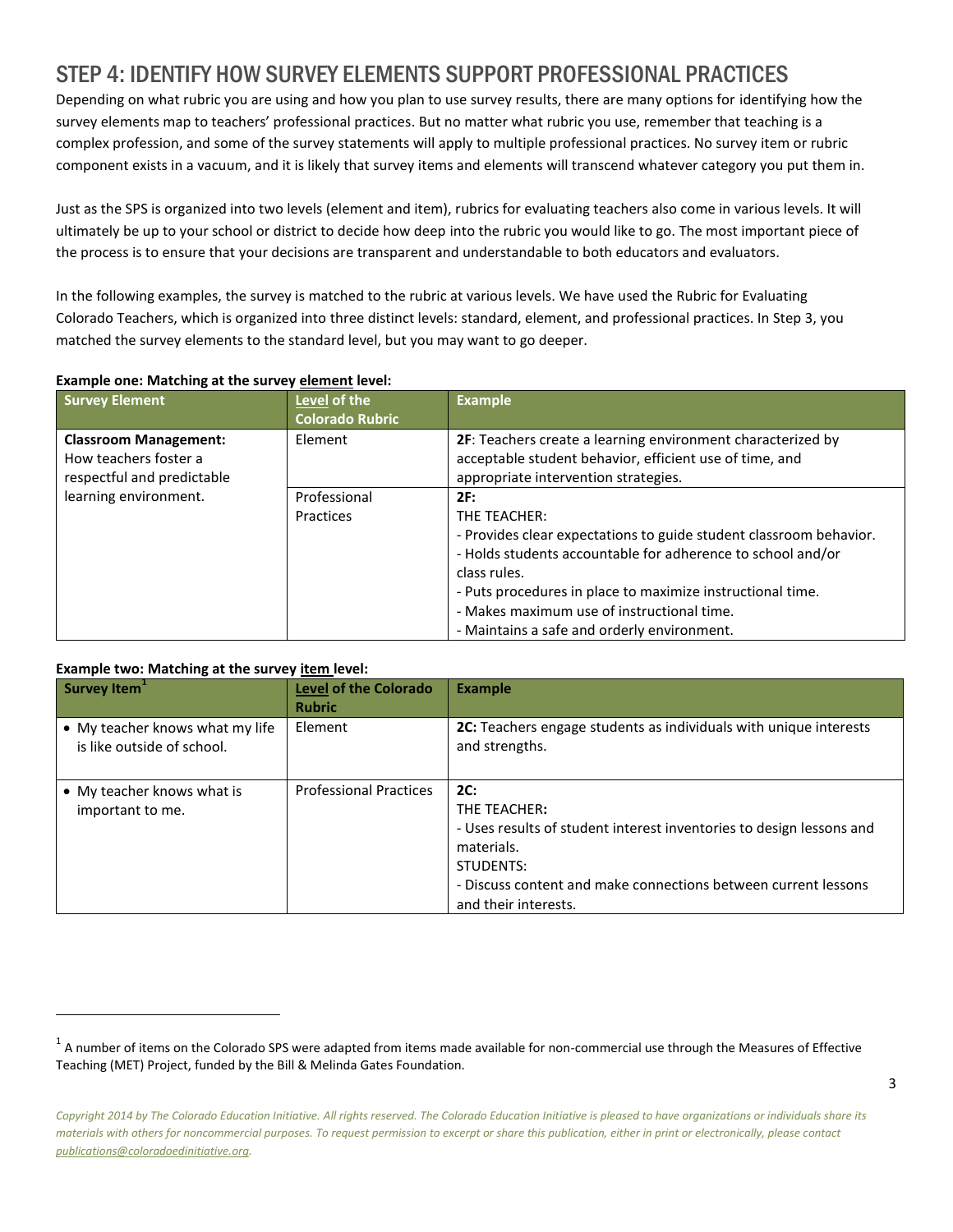#### **Glossary**

**Colorado Student Perception Survey:** A 34-item survey administered to students once or twice a year. The survey is available for grades 3-5 or grades 6-12.

**Colorado Teacher Quality Standards:** The six standards adopted by the State Board of Education pursuant to Senate Bill 10-191, Colorado's educator evaluation law. The first five standards reflect professional practices of educators, and the sixth standard reflects student growth.

**Professional Practices:** The most detailed level of the Rubric for Evaluating Colorado Teachers, professional practices describe the elements of each standard. They exist as both teacher and student behaviors.

**Rubric Elements:** The components of each Colorado Teacher Quality Standard.

**Rubric for Evaluating Colorado Teachers:** The rubric developed by the Colorado Department of Education to evaluate Colorado Teacher Quality Standards I-V.

**Standards:** Locally developed standards that have been aligned with the Colorado Teacher Quality Standards.

**State Model Evaluation System:** The comprehensive educator evaluation system developed by the Colorado Department of Education for full implementation of Senate Bill 10-191, Colorado's educator evaluation law.

**Survey Element:** One of four categories of the Colorado Student Perception Survey. These categories include Student Learning, Student-Centered Environment, Classroom Community, and Classroom Management.

**Survey Item:** One of the 34 statements in the Colorado Student Perception Survey to which students respond. Example: "Our class stays busy and does not waste time."

4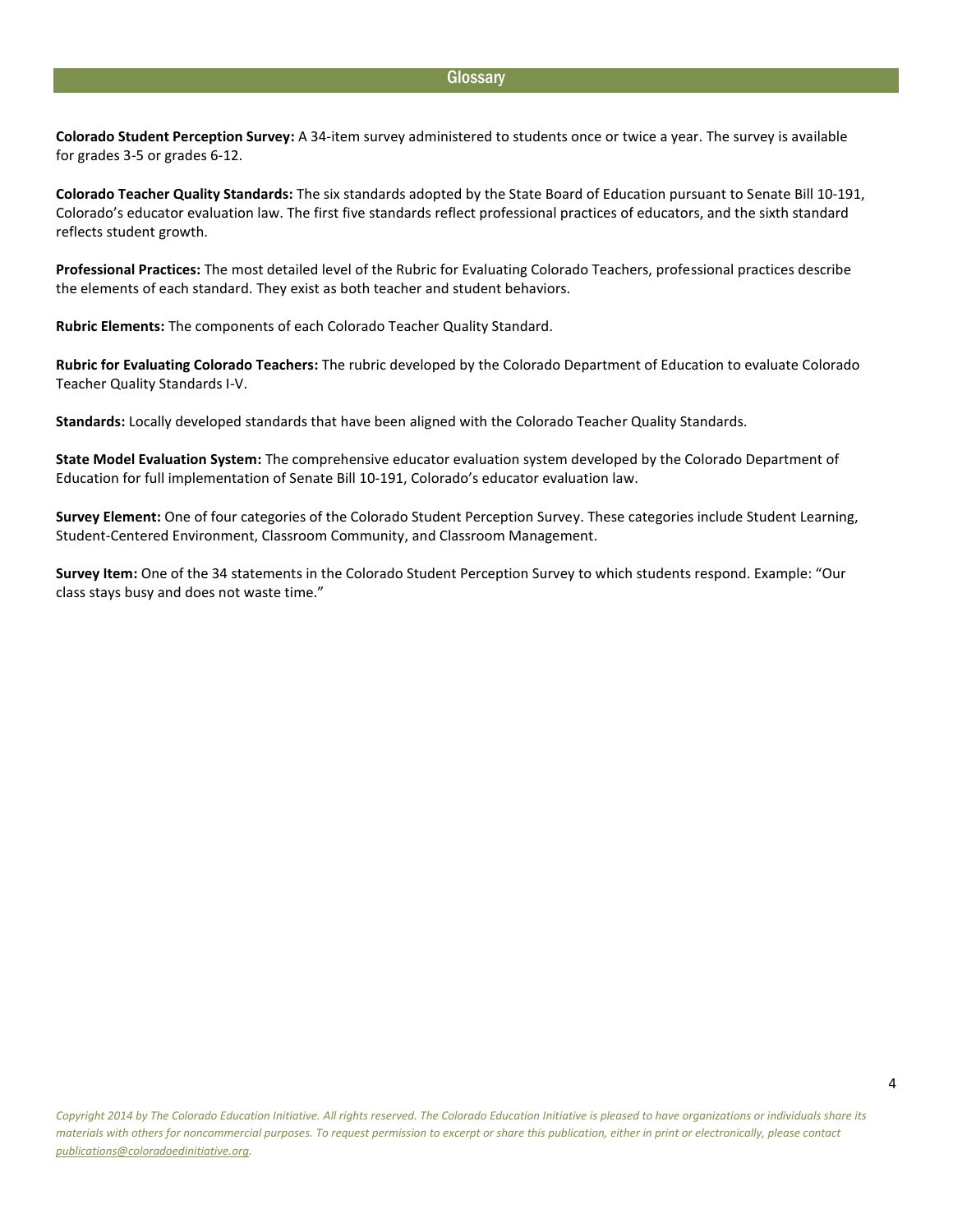### Colorado's Student Perception Survey: Grades 3-5

**Student Learning:** *How teachers use content and pedagogical knowledge to help students learn, understand, and improve.*

- The schoolwork we do helps me learn.
- What I learn in this class is useful to me in my real life.
- In this class, we learn a lot almost every day.
- My teacher makes sure that we think hard about things we read and write.
- When the work is too hard, my teacher helps me keep trying.
- In this class, it is more important to understand the lesson than to memorize the answers.
- My teacher uses a lot of different ways to explain things.
- My teacher knows when we understand the lesson and when we do not.
- Our classroom materials and supplies have a special place and things are easy to find.
- In this class, we learn to correct our mistakes.
- My teacher tells us what we are learning and why.
- My teacher asks questions to be sure we are following along.
- My teacher talks to me about my work to help me understand my mistakes.
- My teacher writes notes on my work that help me do better next time.
- The schoolwork we do is interesting.

**Student-Centered Environment:** *How teachers create an environment that responds to individual students' backgrounds, strengths, and interests.* 

- My teacher wants us to share what we think.
- My teacher teaches us to respect people's differences.
- My teacher knows what makes me excited about learning.
- My teacher talks about things we learn in other classes, subjects, and years.
- If I am sad or angry, my teacher helps me feel better.
- My teacher would notice if something was bothering me.
- The people we learn and read about in this class are like me.
- My teacher knows what my life is like outside of school.
- My teacher knows what is important to me.
- Students feel comfortable sharing their ideas in this class.

**Classroom Community:** *How teachers cultivate a classroom learning community where student differences are valued.*

- My teacher cares about me.
- In this class, I feel like I fit in.
- I feel like an important part of my classroom community.
- I ask for help when I need it.
- I feel like I do a good job in this class.

**Classroom Management:** *How teachers foster a respectful and predictable learning environment.* 

- Our class stays busy and does not waste time.
- Students in my class are respectful to our teacher.
- My classmates behave the way my teacher wants them to.
- All of the kids in my class know what they are supposed to be doing and learning.